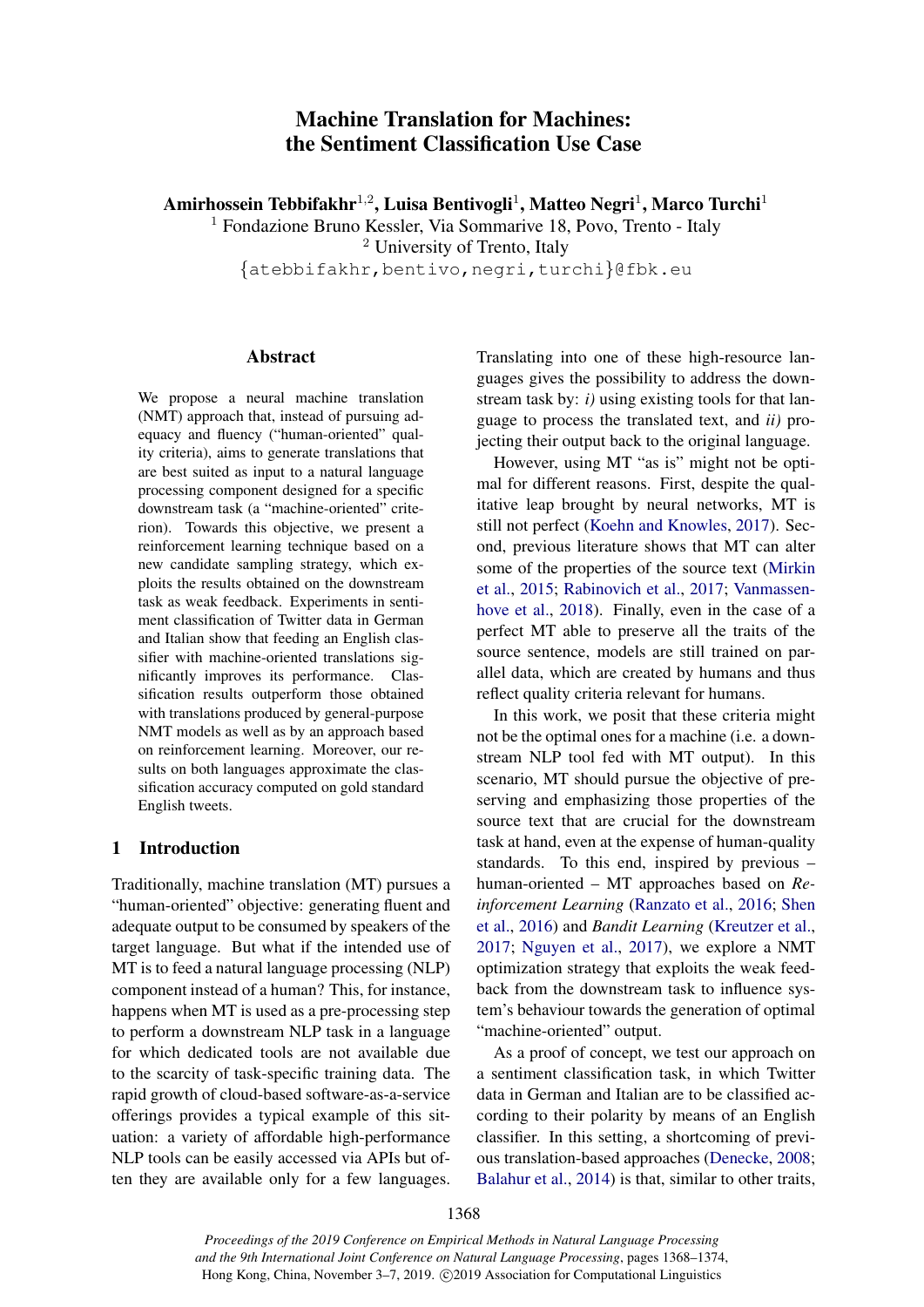sentiment is often not preserved by MT [\(Salameh](#page-6-3) [et al.,](#page-6-3) [2015;](#page-6-3) [Mohammad et al.,](#page-5-7) [2016;](#page-5-7) [Lohar et al.,](#page-5-8) [2017\)](#page-5-8). Although it represents a viable solution to leverage sentiment analysis to a wide number of languages [\(Araujo et al.,](#page-5-9) [2016\)](#page-5-9), the translationbased approach should hence be supported by advanced technology able to preserve the sentiment traits of the input. Along this direction, our experiments show that machine-oriented MT optimization makes the classifier's task easier and eventually results in significant classification improvements. Our results outperform those obtained with translations produced by general-purpose NMT models as well as by an NMT approach based on reinforcement learning [\(Ranzato et al.,](#page-6-1) [2016\)](#page-6-1). Most noticeably, on both languages we are able to approximate the classification accuracy computed on gold standard English tweets.

# <span id="page-1-1"></span>2 Background and Methodology

During training, NMT systems based on the encoder-decoder framework [\(Sutskever et al.,](#page-6-4) [2014;](#page-6-4) [Bahdanau et al.,](#page-5-10) [2015\)](#page-5-10) are optimized with maximum likelihood estimation (MLE), which aims to maximize the log-likelihood of the training data. In doing so, they indirectly model the human-oriented quality criteria (adequacy and fluency) expressed in the training corpus. A different strand of research [\(Ranzato et al.,](#page-6-1) [2016;](#page-6-1) [Shen](#page-6-2) [et al.,](#page-6-2) [2016;](#page-6-2) [Kreutzer et al.,](#page-5-11) [2018\)](#page-5-11) focuses on optimizing the model parameters by maximizing an objective function that leverages either an evaluation metric like BLEU [\(Papineni et al.,](#page-5-12) [2002\)](#page-5-12) or an external human feedback. These methods are based on *Reinforcement Learning* (RL), in which the MT system parameters  $\theta$  define a *policy* that chooses an *action*, i.e. generating the next word in a translation candidate  $\hat{y}$ , and gets a *reward*  $\Delta(\hat{y})$ according to that action. Given  $S$  training sentences  $\{x^{(s)}\}_{s=1}^S$ , the RL training goal is to maximize the expected reward:

$$
\mathcal{L}_{RL} = \sum_{s=1}^{S} E_{\hat{\mathbf{y}} \sim p_{\theta}(.|\mathbf{x}^{(s)})} \Delta(\hat{\mathbf{y}})
$$

$$
= \sum_{s=1}^{S} \sum_{\hat{\mathbf{y}} \in \mathbf{Y}} p_{\theta}(\hat{\mathbf{y}}|\mathbf{x}^{(s)}) \Delta(\hat{\mathbf{y}})
$$
(1)

where  $Y$  is the set of all translation candidates. Since the size of this set is exponentially large, it is impossible to exhaustively compute the expected reward, which is thus estimated by sampling one or few candidates from this set. In the MT adaptation [\(Ranzato et al.,](#page-6-1) [2016\)](#page-6-1) of REIN-FORCE [\(Williams,](#page-6-5) [1992\)](#page-6-5), the closest approach to the one we present, only one candidate is sampled.

$$
\hat{\mathcal{L}}_{RL} = \sum_{s=1}^{S} p_{\theta}(\hat{\mathbf{y}}|\mathbf{x}^{(s)})\Delta(\hat{\mathbf{y}}), \hat{\mathbf{y}} \sim p_{\theta}(.|\mathbf{x}^{(s)})
$$
 (2)

We now focus on how the key elements of RL methods have been adapted to properly work in the proposed "MT for machines" setting. Our novel *Machine-Oriented* approach is described in Algorithm [1.](#page-1-0)

<span id="page-1-0"></span>Algorithm 1 *Machine-Oriented* RL

- 1: **Input:**  $x^{(s)}$  s-th source sentence in training data,  $I^{(s)}$  the ground-truth label, K number of sampled candidates
- 2: **Output:** sampled candidate  $\hat{\mathbf{y}}^{(s)}$
- 3:  $C = \emptyset$   $\triangleright$  Candidates set
- 4: for  $k = 1,...,K$  do

5: 
$$
\mathbf{c} \sim p_{\theta}(.|\mathbf{x}^{(s)})
$$

- 6:  $\mathbf{f} = P_{class}(\mathbf{l}^{(s)})$  $\triangleright$  Feedback from the classifier
- 7:  $\mathbf{C} = \mathbf{C} \cup (\mathbf{c}, \mathbf{f})$
- 8:  $\hat{\mathbf{v}}^{(s)} = \max_{\mathbf{f}}(\mathbf{C})$  $\triangleright$  Best candidate w.r.t. feedback

Reward Computation. In current RL approaches to MT, rewards are computed either on a development set containing reference translations [\(Ranzato et al.,](#page-6-1) [2016;](#page-6-1) [Bahdanau et al.,](#page-5-13) [2017\)](#page-5-13) or by means of a weak feedback (e.g. a 1-to-5 score) when ground-truth translations are not accessible [\(Kreutzer et al.,](#page-5-3) [2017;](#page-5-3) [Nguyen et al.,](#page-5-4) [2017\)](#page-5-4). In both cases, the reward reflects a humanoriented notion of MT quality. Instead, in our machine-oriented scenario, the reward reflects the performance on the downstream task, independently from translation quality.

In the sentiment classification use case, given a source sentence  $(\mathbf{x}^{(s)})$  and its sentiment groundtruth label  $(l<sup>(s)</sup>)$ , the reward is defined as the probability assigned by the classifier to the ground-truth class for each translated sentence c  $(P_{class}(\mathbf{l}^{(s)}|\mathbf{c})$  in Algorithm [1,](#page-1-0) line 6). By maximizing this reward, the MT system learns to produce a translation that has higher chances to be correctly labeled by the classifier. This comes at the risk of obtaining less fluent and adequate output. However, as will be shown in Section [4,](#page-3-0) this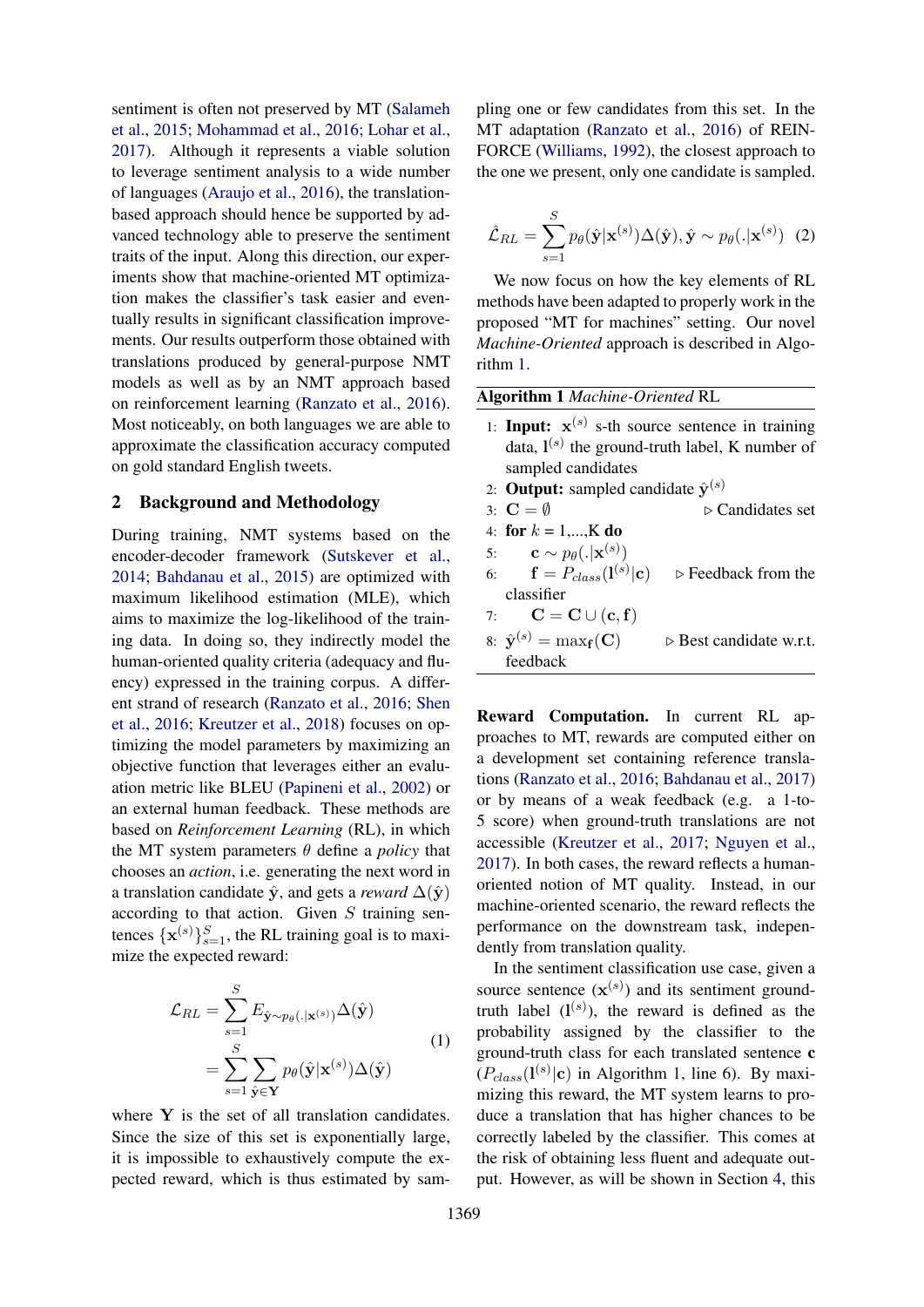type of reward induces highly polarized translations that are best suited for our downstream task.

Sampling Approach. A possible sampling strategy is to exploit beam search [\(Sutskever](#page-6-4) [et al.,](#page-6-4) [2014\)](#page-6-4) to find, at each decoding step, the candidate with the highest probability. Another solution is to use multinomial sampling [\(Ranzato](#page-6-1) [et al.,](#page-6-1) [2016\)](#page-6-1) which, at each decoding step, samples tokens over the model's output distribution. In [\(Wu et al.,](#page-6-6) [2018\)](#page-6-6), the higher results achieved by multinomial sampling are ascribed to its capability to better explore the probability space by generating more diverse candidates. This finding is particularly relevant in the proposed "MT for machines" scenario, in which the emphasis on final performance in the downstream task admits radical (application-oriented) changes in the behaviour of the MT model, even at the expense of human quality standards.

To increase the possibility of such changes, we propose a new sampling strategy. Instead of generating only one candidate *token* via multinomial sampling, K candidate *sentences* are first randomly sampled (lines 4-5 in Algorithm 1). Then, the reward is collected for each of them (line 7) and the candidate with the highest reward is chosen (line 8). On one side, randomly exploring more candidates increases the probability to sample a "useful" one, possibly by diverting from the initial model behaviour. On the other side, selecting the candidate with the highest reward will push the system towards translations emphasizing input traits that are relevant for the downstream task at hand. In the sentiment classification use case, these are expected to be sentiment-bearing terms that help the classifier to predict the correct class.

## 3 Experiments

Our evaluation is done by feeding an English sentiment classifier with the translations of German and Italian tweets generated by:

- A general-purpose NMT system (*Generic*);
- The same system conditioned with REIN-FORCE (*Reinforce*);
- The same system conditioned with our *M*achine-*O*riented method (*MO-Reinforce*).

As other terms of comparison, we calculate the results of:

- The English classifier on the gold standard English tweets (*English*);
- German and Italian classifiers on the original, untranslated tweets (*Original*).

Task-specific data. We experiment with a dataset based on Semeval 2013 data [\(Nakov et al.,](#page-5-14) [2013\)](#page-5-14), which contains polarity-labeled parallel German/Italian–English corpora [\(Balahur et al.,](#page-5-6) [2014\)](#page-5-6). For each language pair, the development and test sets respectively comprise 583 (197 negative and 386 positive) and 2,173 tweets (601 negative and 1,572 positive). To cope with the skewed data distribution, the negative tweets in the development sets are over-sampled, leading to new balanced sets of 772 tweets.

NMT Systems. Our *Generic* models are based on Transformer [\(Vaswani et al.,](#page-6-7) [2017\)](#page-6-7), with parameters similar to those used in the original paper. Training data amount to 6.1M (De-En) and 4.56M (It-En) parallel sentences from freely-available corpora. The statistics of the parallel corpora are reported in Table [1.](#page-2-0) For each language pair, all data are merged and tokenized. Then, byte pair encoding [\(Sennrich et al.,](#page-6-8) [2016\)](#page-6-8) is applied to obtain 32K sub-word units.

<span id="page-2-0"></span>

|             | De-En | $It$ -En |  |
|-------------|-------|----------|--|
| Europarl    | 2M    | 2M       |  |
| <b>JRC</b>  | 0.7M  | 0.8M     |  |
| Wikipedia   | 2.5M  | 1M       |  |
| <b>ECB</b>  | 0.1M  | 0.2M     |  |
| TED         | 0.1M  | 0.2M     |  |
| <b>KDE</b>  | 0.3M  | 0.3M     |  |
| News11      | 0.2M  | 0.04M    |  |
| <b>News</b> | 0.2M  | 0.02M    |  |
| Total       | 6.1M  | 4.56M    |  |

Table 1: Statistics of the parallel corpora used for training the generic NMT systems

To emulate both scarce and sufficient training data conditions, MT systems are trained using 5% and 100% of the available parallel data. In the most favorable condition (i.e. with 100% of the data), the BLEU score of the two models is 30.48 for De-En and 28.68 for It-En.

To condition the generic models and obtain the *Reinforce* and *MO-Reinforce* systems, we use the polarity-labeled German/Italian tweets in our de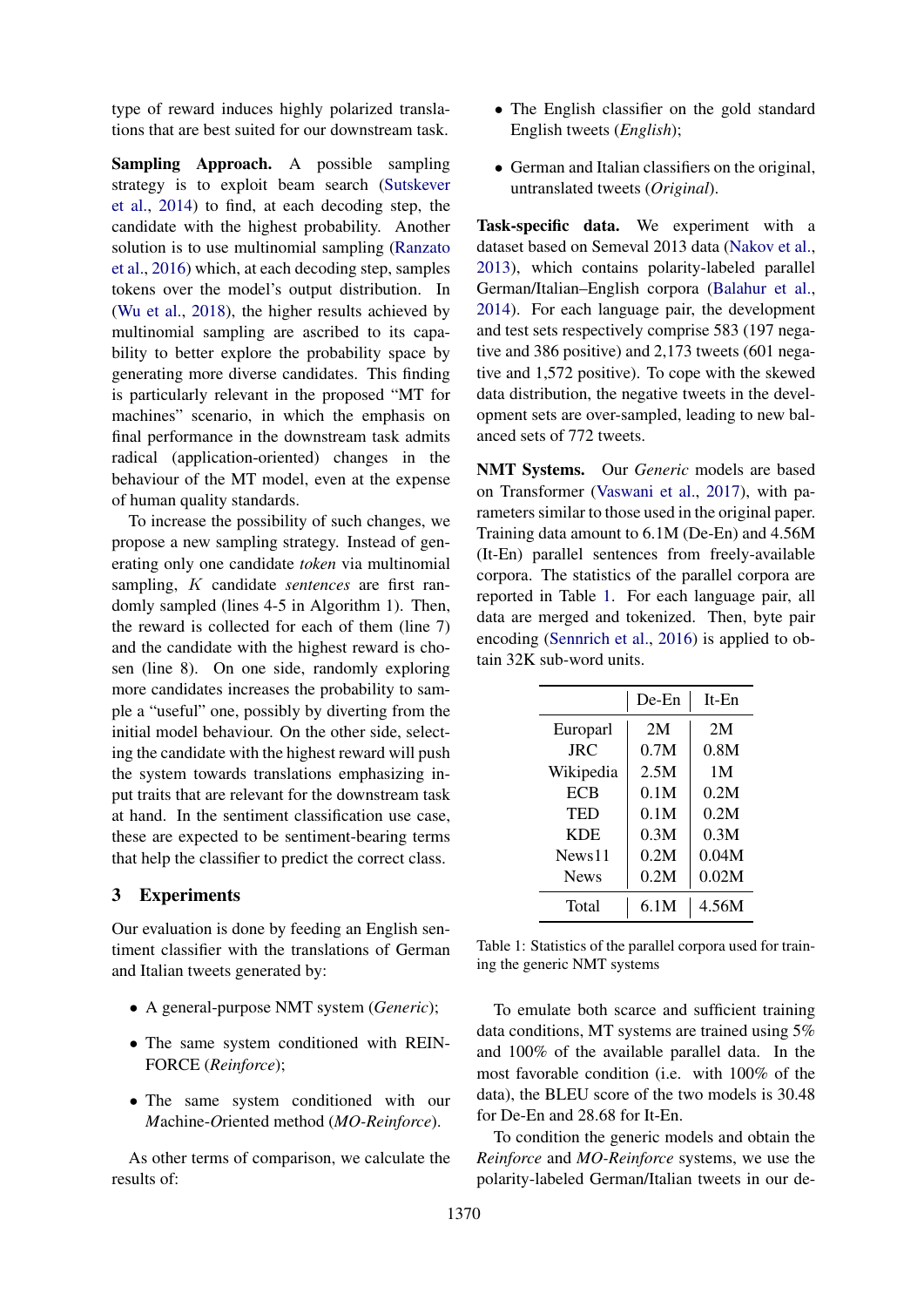velopment sets, with reward as defined in Section [2.](#page-1-1) The SGD optimizer is used, with learning rate set to 0.01. In *MO-Reinforce*, the number of sampled candidates is set to  $K = 5$ .

Classifiers. To simulate an English cloud-based classifier-as-a-service, the pre-trained BERT (Base-uncased) model [\(Devlin et al.,](#page-5-15) [2019\)](#page-5-15) is fine-tuned with a balanced set of 1.6M positive and negative English tweets [\(Go et al.,](#page-5-16) [2009\)](#page-5-16). The German and Italian classifiers are also created by fine-tuning BERT on the polarity-labeled tweets composing the source side of our development set  $(772$  tweets).<sup>[1](#page-3-1)</sup> Before being passed to the classifiers, URLs and user mentions are removed from the tweets, which are then tokenized and lower-cased.

### <span id="page-3-0"></span>4 Results and Discussion

Table [2](#page-3-2) shows our classification results, presenting the F1 scores obtained by the different MT-based approaches in the two training conditions. When NMT is trained on 100% of the parallel data, for both languages *Reinforce* produces translations that lead to classification improvements over those produced by the *Generic* model (+0.5 De-En, +0.8 It-En). Although the scores are considerably better than those obtained by the *Original* classifiers (+9.3 De-En, +7.2 It-En), the gap with respect to the *English* classifier is still quite large (-1.4 De-En and -2.3 It-En).

The observed F1 gains over the *Generic* model reflect an improvement in translation quality. Indeed, the BLEU score (not reported in the table) increases for both languages (+0.83 De-En, +1.37 It-En). As suggested by [Kreutzer et al.](#page-5-11) [\(2018\)](#page-5-11), this can be motivated by the fact that, rather than actually leveraging the feedback, RL mainly benefits from the optimization on in-domain source sentences in the development set. This is confirmed by the fact that *MO-Reinforce*, which uses a different sampling strategy, is able to outperform *Reinforce* on both languages (+0.7 F1 on De-En, +1.7) on It-En), approaching the *English* upper bound.

Unsurprisingly, the BLEU score obtained by *MO-Reinforce* is close to zero. Indeed, the generated sentences are highly polarized and fluent, but

<span id="page-3-2"></span>

|                     | De - En      |                             | It - $En$   |  |
|---------------------|--------------|-----------------------------|-------------|--|
|                     |              | 5%   100%   5%   100%       |             |  |
| Generic             |              | 79.7   83.2                 | 78.2   81.6 |  |
| <b>Reinforce</b>    |              | $80.4$   83.7   77.8   82.8 |             |  |
| <b>MO-Reinforce</b> |              | $80.9$   84.4               | 80.3   84.5 |  |
| <b>English</b>      | 85.1         |                             |             |  |
| Original            | 74 4<br>75.6 |                             |             |  |

Table 2: Classification results (F1) obtained with: *i)* automatic English translations by three models (*Generic*, *Reinforce*, *MO-Reinforce*), and *ii)* gold-standard English (*English*) and untranslated German/Italian (*Original*) tweets.

not adequate with respect to the source sentence. For example, the positive instances in the test set are translated into "*It's good!*", "*I'm happy*" or "*I'm grateful*", and the negative ones into "*it is not good!*" or "*I'm sorry*". This polarization shows that *MO-Reinforce* maximizes the exploitation of the received sentiment feedback thus producing an output that, at the expense of adequacy, can be easily classified by the downstream task.

When reducing the MT training data to only 5%, emulating a condition of parallel data scarcity, all the classification results decrease (on average by 3-4 points). However, also in this case the output of *MO-Reinforce* yields the closest scores to the *English* upper bound. This indicates that our method does not require large data quantities to outperform the other approaches.

To validate the hypothesis that *MO-Reinforce* can better leverage the feedback from the downstream task, Figures [1](#page-4-0) and [2](#page-4-0) show the average rewards for the De-En and the It-En candidates generated by *Reinforce* and *MO-Reinforce* at each epoch of the adaptation process. In line with the findings of [Kreutzer et al.](#page-5-11) [\(2018\)](#page-5-11), for both languages, *Reinforce* is not able to leverage the feedback and to generate candidates that increase their reward during training. Indeed, its curves in the two figures show either a stable (It-En) or even a slightly downward trend (De-En) that confirms the known limitations of NMT to preserve sentiment traits of the source sentences (see Section [1\)](#page-0-0). In contrast, the *MO-Reinforce* curves show a clear upward trend indicating a higher capability to exploit the feedback and produce, epoch by epoch, increasingly polarized translations that are easier

<span id="page-3-1"></span><sup>&</sup>lt;sup>1</sup>This strategy is similar to the one proposed in [\(Eriguchi](#page-5-17) [et al.,](#page-5-17) [2018\)](#page-5-17), where a pre-trained multilingual encoder is used to build a cross-lingual classifier that is then trained on taskspecific data. In our case, however, labeled data are available in a small amount.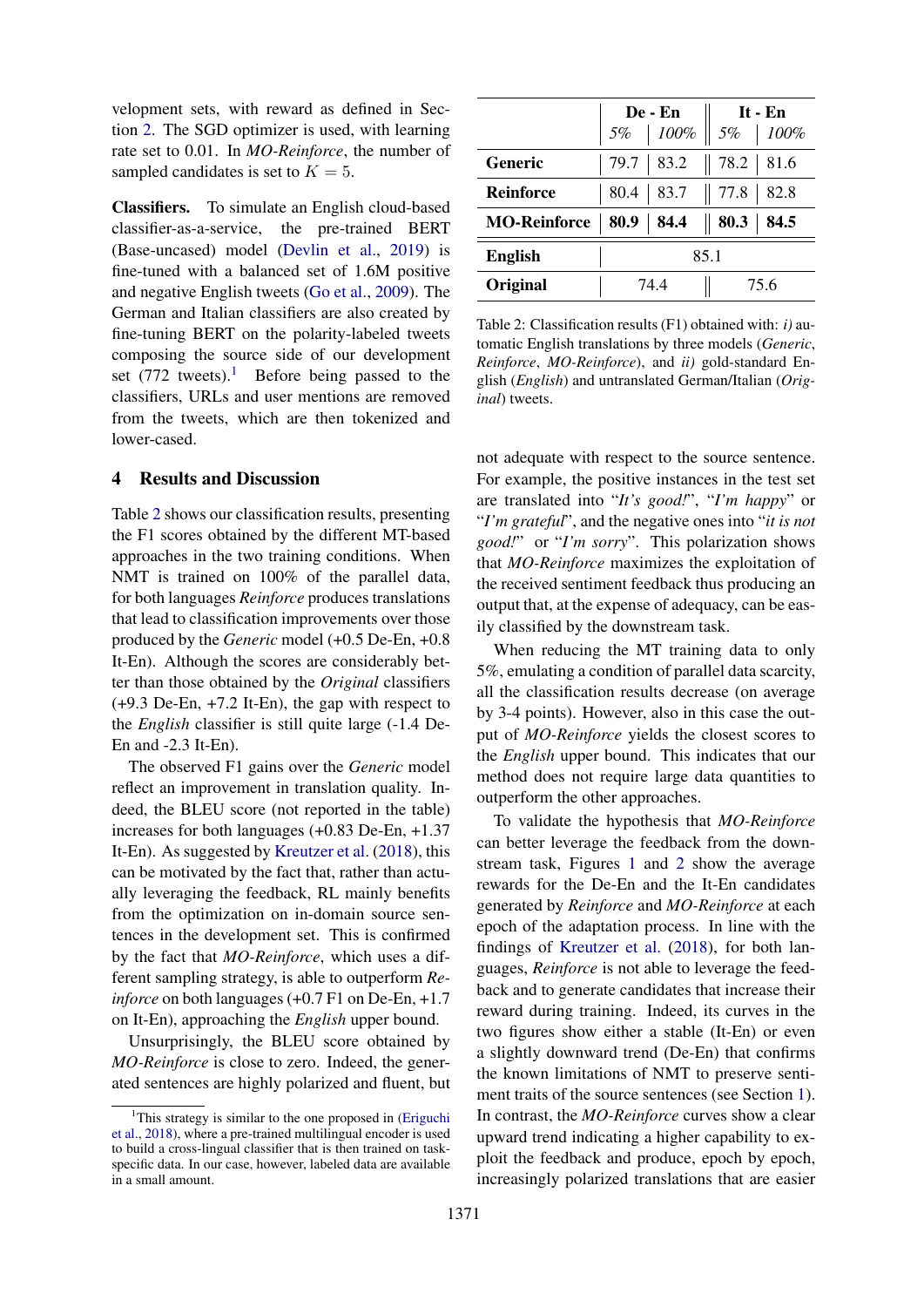<span id="page-4-0"></span>

Figure 1: Average rewards for *Reinforce* and *MO-Reinforce* candidates at each training epoch (De-En).

<span id="page-4-1"></span>

Figure 3: Classification results with increasing amounts of labeled development data (De-En).

to classify.

Another important aspect to investigate is the relation between the size of the development set (i.e. the amount of human-annotated source language tweets needed by the RL methods) and final classification performance. Figures [3](#page-4-1) and [4](#page-4-1) show the De-En and It-En performance variations of *Reinforce* and *MO-Reinforce* at different sizes of the development set. For comparison purposes, also the *Generic* and *English* results (which are independent from the development set size) are included. In both plots, each point is obtained by averaging the results of three different data shuffles. With limited amounts of data (25% and 50%) *Reinforce* and *MO-Reinforce* have a similar trend. When adding more data, *MO-Reinforce* shows a better use of the labeled development data, with a boost in performance that allows it to approach the *English* upper bound in both language settings. These results suggest that the effort to create labeled data can be minimal, and with 75% of the set (579 points) it is already possible to achieve a better performance than *Reinforce*.

## 5 Conclusions

We proposed a novel interpretation of the machine translation task, which pursues *machine-*



Figure 2: Average rewards for *Reinforce* and *MO-Reinforce* candidates at each training epoch (It-En).



Figure 4: Classification results with increasing amounts of labeled development data (It-En).

*oriented* quality criteria (generating translations that are best suited as input to a downstream NLP component) rather than the traditional *humanoriented* ones (maximizing adequacy and fluency). We addressed the problem by adapting reinforcement learning techniques with a new, explorationoriented sampling strategy that exploits the results obtained on the downstream task as weak feedback. Instead of generating only one candidate totally randomly via multinomial sampling (i.e. random stepwise selection of each word during generation, as in *Reinforce*), our approach selects K full translation candidates, it computes the reward for each of them and finally chooses the one with the highest reward from the downstream task. As shown by our experiments in sentiment classification, this more focused (and application-oriented) selection allows our "MT for machines" approach to: *i)* better explore the hypotheses space, *ii)* make better use of the collected rewards and eventually *iii)* obtain better downstream classification results compared to translation-based solutions exploiting either general-purpose models or previous reinforcement learning strategies. In future work, we will target new application scenarios, covering multi-class classification and regression tasks.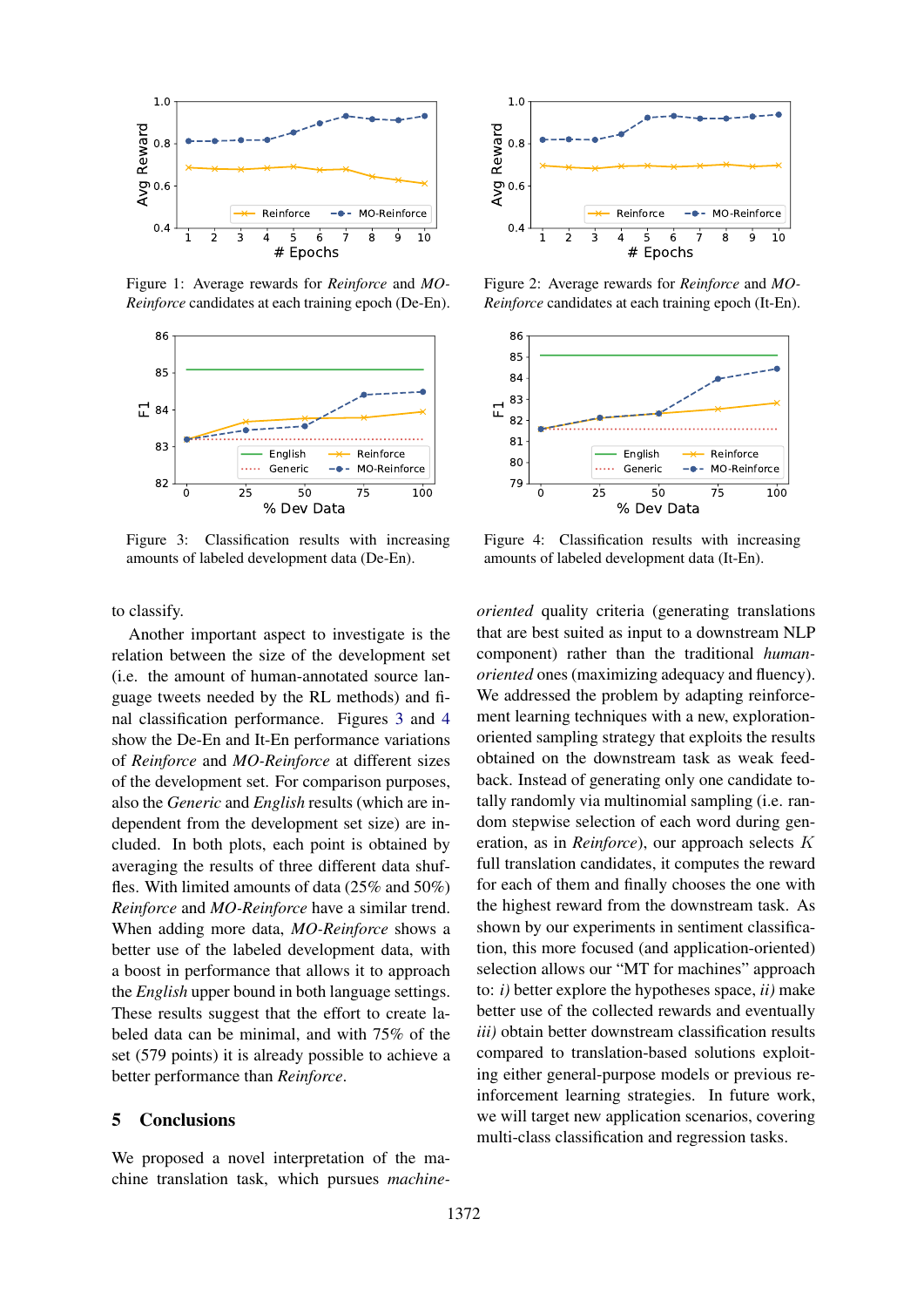### References

- <span id="page-5-9"></span>Matheus Araujo, Julio Reis, Adriano Pereira, and Fabricio Benevenuto. 2016. [An evaluation of ma](https://doi.org/10.1145/2851613.2851817)[chine translation for multilingual sentence-level sen](https://doi.org/10.1145/2851613.2851817)[timent analysis.](https://doi.org/10.1145/2851613.2851817) In *Proceedings of the 31st Annual ACM Symposium on Applied Computing*, SAC '16, pages 1140–1145, Pisa, Italy. ACM.
- <span id="page-5-13"></span>Dzmitry Bahdanau, Philemon Brakel, Kelvin Xu, Anirudh Goyal, Ryan Lowe, Joelle Pineau, Aaron C. Courville, and Yoshua Bengio. 2017. [An actor-critic](https://openreview.net/forum?id=SJDaqqveg) [algorithm for sequence prediction.](https://openreview.net/forum?id=SJDaqqveg) In *Proceedings of the 5th International Conference on Learning Representations, ICLR 2017, Toulon, France, April 24-26, 2017*.
- <span id="page-5-10"></span>Dzmitry Bahdanau, Kyunghyun Cho, and Yoshua Bengio. 2015. [Neural machine translation by jointly](http://arxiv.org/abs/1409.0473) [learning to align and translate.](http://arxiv.org/abs/1409.0473) In *Proceedings of the 3rd International Conference on Learning Representations, ICLR 2015, San Diego, CA, USA, May 7-9, 2015*.
- <span id="page-5-6"></span>Alexandra Balahur, Marco Turchi, Ralf Steinberger, Jose Manuel Perea Ortega, Guillaume Jacquet, Dilek ´ Küçük, Vanni Zavarella, and Adil El Ghali. 2014. [Resource creation and evaluation for multilingual](http://www.lrec-conf.org/proceedings/lrec2014/summaries/965.html) [sentiment analysis in social media texts.](http://www.lrec-conf.org/proceedings/lrec2014/summaries/965.html) In *Proceedings of the Ninth International Conference on Language Resources and Evaluation, LREC 2014, Reykjavik, Iceland, May 26-31, 2014.*, pages 4265– 4269.
- <span id="page-5-5"></span>Kerstin Denecke. 2008. [Using sentiwordnet for mul](https://doi.org/10.1109/ICDEW.2008.4498370)[tilingual sentiment analysis.](https://doi.org/10.1109/ICDEW.2008.4498370) In *Proceedings of the 24th International Conference on Data Engineering Workshops, ICDE 2008, April 7-12, 2008, Cancun, ´ Mexico*, pages 507–512.
- <span id="page-5-15"></span>Jacob Devlin, Ming-Wei Chang, Kenton Lee, and Kristina Toutanova. 2019. [BERT: Pre-training of](https://doi.org/10.18653/v1/N19-1423) [deep bidirectional transformers for language under](https://doi.org/10.18653/v1/N19-1423)[standing.](https://doi.org/10.18653/v1/N19-1423) In *Proceedings of the 2019 Conference of the North American Chapter of the Association for Computational Linguistics: Human Language Technologies, Volume 1 (Long and Short Papers)*, pages 4171–4186, Minneapolis, Minnesota.
- <span id="page-5-17"></span>Akiko Eriguchi, Melvin Johnson, Orhan Firat, Hideto Kazawa, and Wolfgang Macherey. 2018. [Zero-shot](http://arxiv.org/abs/1809.04686) [cross-lingual classification using multilingual neural](http://arxiv.org/abs/1809.04686) [machine translation.](http://arxiv.org/abs/1809.04686) *CoRR*, abs/1809.04686.
- <span id="page-5-16"></span>Alec Go, Richa Bhayani, and Lei Huang. 2009. Twitter sentiment classification using distant supervision. *CS224N Project Report, Stanford*, 1(12):2009.
- <span id="page-5-0"></span>Philipp Koehn and Rebecca Knowles. 2017. [Six chal](https://doi.org/10.18653/v1/W17-3204)[lenges for neural machine translation.](https://doi.org/10.18653/v1/W17-3204) In *Proceedings of the First Workshop on Neural Machine Translation*, pages 28–39, Vancouver, Canada. Association for Computational Linguistics.
- <span id="page-5-11"></span>Julia Kreutzer, Shahram Khadivi, Evgeny Matusov, and Stefan Riezler. 2018. [Can neural machine trans](https://doi.org/10.18653/v1/N18-3012)[lation be improved with user feedback?](https://doi.org/10.18653/v1/N18-3012) In *Proceedings of the 2018 Conference of the North American Chapter of the Association for Computational Linguistics: Human Language Technologies, Volume 3 (Industry Papers)*, pages 92–105, New Orleans - Louisiana. Association for Computational Linguistics.
- <span id="page-5-3"></span>Julia Kreutzer, Artem Sokolov, and Stefan Riezler. 2017. [Bandit structured prediction for neural](https://doi.org/10.18653/v1/P17-1138) [sequence-to-sequence learning.](https://doi.org/10.18653/v1/P17-1138) In *Proceedings of the 55th Annual Meeting of the Association for Computational Linguistics (Volume 1: Long Papers)*, pages 1503–1513, Vancouver, Canada. Association for Computational Linguistics.
- <span id="page-5-8"></span>Pintu Lohar, Haithem Afli, and Andy Way. 2017. [Maintaining Sentiment Polarity in Translation of](https://doi.org/10.1515/pralin-2017-0010) [User-Generated Content.](https://doi.org/10.1515/pralin-2017-0010) *The Prague Bulletin of Mathematical Linguistics*, 108:73–84.
- <span id="page-5-1"></span>Shachar Mirkin, Scott Nowson, Caroline Brun, and Julien Perez. 2015. [Motivating personality-aware](https://www.aclweb.org/anthology/D15-1130) [machine translation.](https://www.aclweb.org/anthology/D15-1130) In *Proceedings of the 2015 Conference on Empirical Methods in Natural Language Processing*, pages 1102–1108, Lisbon, Portugal. Association for Computational Linguistics.
- <span id="page-5-7"></span>Saif M. Mohammad, Mohammad Salameh, and Svetlana Kiritchenko. 2016. [How translation alters sen](http://dl.acm.org/citation.cfm?id=3013558.3013562)[timent.](http://dl.acm.org/citation.cfm?id=3013558.3013562) *Journal of Artificial Intelligence Research*, 55(1):95–130.
- <span id="page-5-14"></span>Preslav Nakov, Sara Rosenthal, Zornitsa Kozareva, Veselin Stoyanov, Alan Ritter, and Theresa Wilson. 2013. [Semeval-2013 task 2: Sentiment analysis in](http://www.aclweb.org/anthology/S13-2052) [twitter.](http://www.aclweb.org/anthology/S13-2052) In *Second Joint Conference on Lexical and Computational Semantics (\*SEM), Volume 2: Proceedings of the Seventh International Workshop on Semantic Evaluation (SemEval 2013)*, pages 312– 320, Atlanta, Georgia, USA. Association for Computational Linguistics.
- <span id="page-5-4"></span>Khanh Nguyen, Hal Daumé III, and Jordan Boyd-Graber. 2017. [Reinforcement learning for bandit](https://doi.org/10.18653/v1/D17-1153) [neural machine translation with simulated human](https://doi.org/10.18653/v1/D17-1153) [feedback.](https://doi.org/10.18653/v1/D17-1153) In *Proceedings of the 2017 Conference on Empirical Methods in Natural Language Processing*, pages 1464–1474, Copenhagen, Denmark. Association for Computational Linguistics.
- <span id="page-5-12"></span>Kishore Papineni, Salim Roukos, Todd Ward, and Wei-Jing Zhu. 2002. [BLEU: a method for automatic](http://www.aclweb.org/anthology/P02-1040.pdf) [evaluation of machine translation.](http://www.aclweb.org/anthology/P02-1040.pdf) In *Proceedings of the 40th Annual Meeting of the Association for Computational Linguistics, July 6-12, 2002, Philadelphia, PA, USA.*, pages 311–318.
- <span id="page-5-2"></span>Ella Rabinovich, Raj Nath Patel, Shachar Mirkin, Lucia Specia, and Shuly Wintner. 2017. [Personal](https://www.aclweb.org/anthology/E17-1101)[ized machine translation: Preserving original author](https://www.aclweb.org/anthology/E17-1101) [traits.](https://www.aclweb.org/anthology/E17-1101) In *Proceedings of the 15th Conference of the European Chapter of the Association for Computational Linguistics: Volume 1, Long Papers*, pages